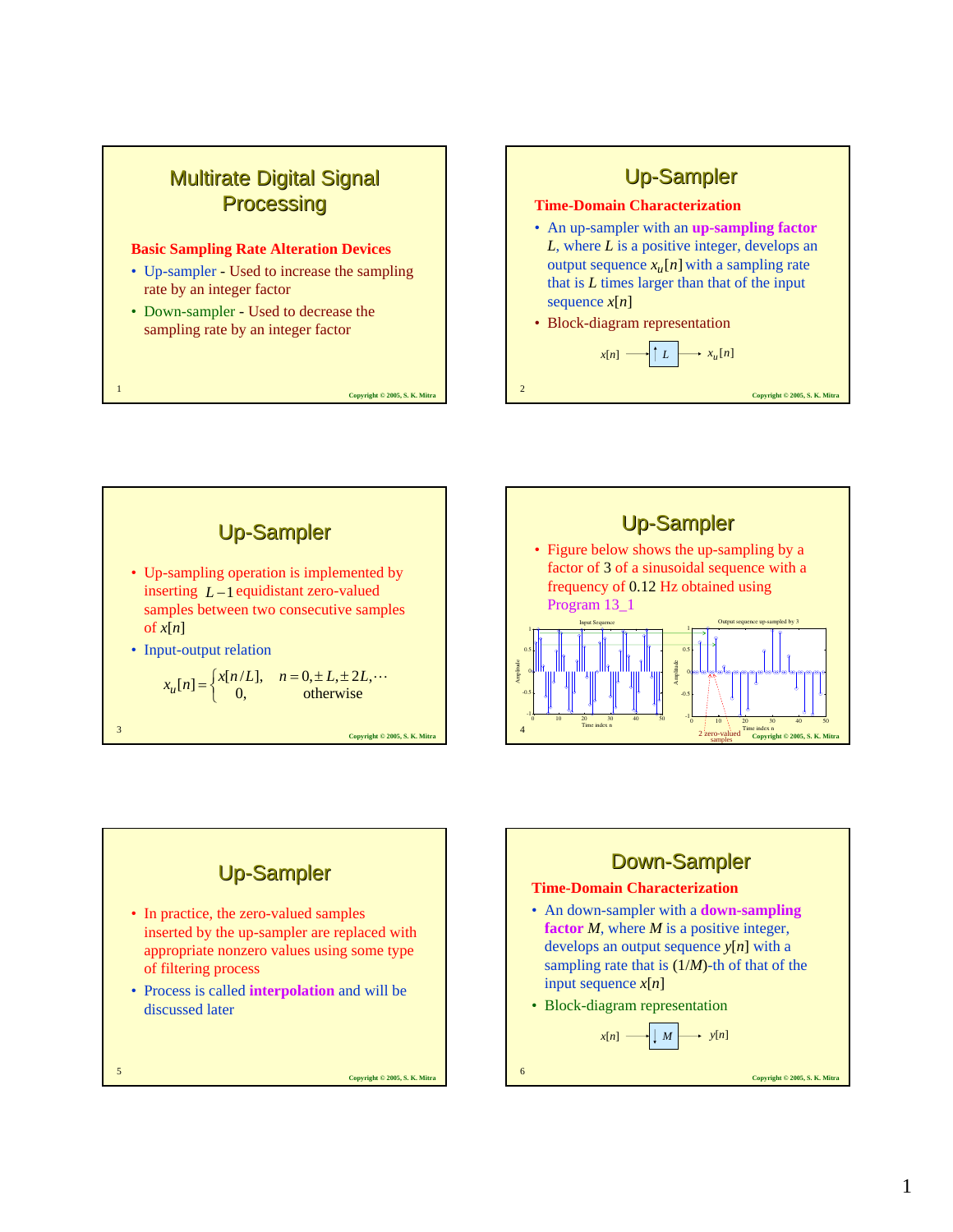









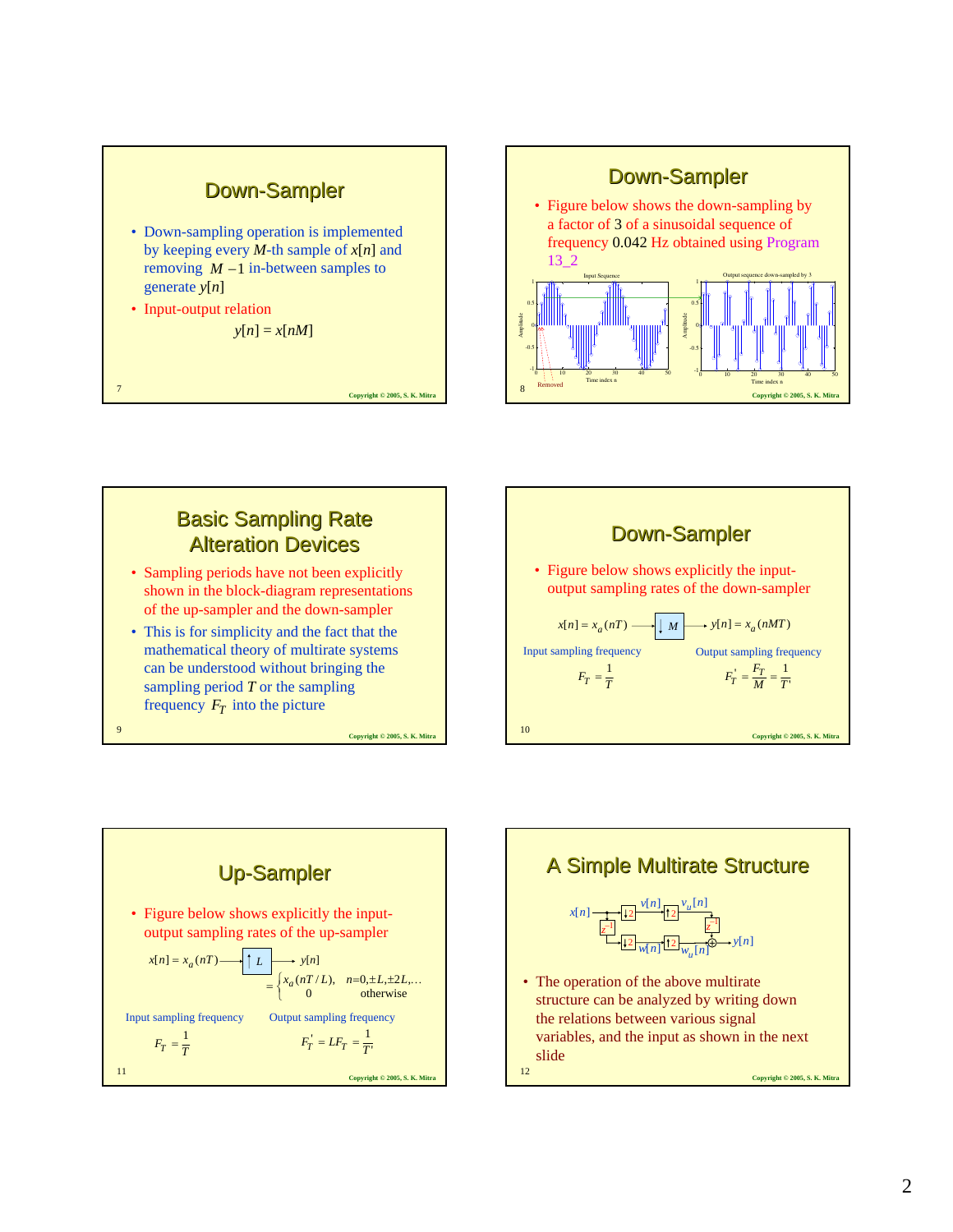|       |  |  | <b>A Simple Multirate Structure</b>                                     |  |                               |
|-------|--|--|-------------------------------------------------------------------------|--|-------------------------------|
| $n$ : |  |  | 0 1 2 3 4 5 6 7                                                         |  | 8                             |
|       |  |  | $x[n]$ : $x[0]$ $x[1]$ $x[2]$ $x[3]$ $x[4]$ $x[5]$ $x[6]$ $x[7]$ $x[8]$ |  |                               |
| 13    |  |  |                                                                         |  | Copyright © 2005, S. K. Mitra |

|                                   | <b>A Simple Multirate Structure</b> |              |                |             |               |                             |                                     |                |              |
|-----------------------------------|-------------------------------------|--------------|----------------|-------------|---------------|-----------------------------|-------------------------------------|----------------|--------------|
| $n$ :                             | $\mathbf{0}$                        | 1            | $\overline{2}$ | $3^{\circ}$ | $4 \quad$     | $5^{\circ}$                 | 6                                   | $\overline{7}$ | 8            |
| $x[n]$ :                          | x[0]                                | x[1]         | x[2]           |             | $x[3]$ $x[4]$ | x[5]                        | x[6]                                | $x[7]$ $x[8]$  |              |
| $v[n]:$ $x[0]$                    |                                     | x[2]         | x[4]           |             | $x[6]$ $x[8]$ | x[10]                       | $x[12]$ $x[14]$                     |                | x[16]        |
|                                   | $w[n]:$ $x[-1]$ $x[1]$              |              |                |             |               | $x[3]$ $x[5]$ $x[7]$ $x[9]$ | $x[11]$ $x[13]$ $x[15]$             |                |              |
| $v_u[n]$ : $x[0]$ 0<br>$W_u[n]$ : | $x[-1]$                             | $\mathbf{0}$ | x[1]           |             | $0 \t x[3]$   | $\mathbf{0}$                | $x[2]$ 0 $x[4]$ 0 $x[6]$ 0          | $x[5]$ 0       | x[8]<br>x[7] |
| $v_{\mu}$ [n-1]:                  | $\overline{\phantom{0}}$            | x[0]         | $\mathbf{0}$   | x[2]        | $\mathbf{0}$  | x[4]                        | $\mathbf{0}$                        | x[6]           | $\mathbf{0}$ |
| $v[n]$ :                          | $x[-1]$                             | x[0]         | x[1]           |             | $x[2]$ $x[3]$ | x[4]                        | x[5]                                | x[6]           | x[7]         |
|                                   |                                     |              |                |             |               |                             | $y[n] = v_u[n-1] + w_u[n] = x[n-1]$ |                |              |

**Copyright © 2005, S. K. Mitra** <sup>14</sup>

A Simple Multirate Structure

{n} x[0] x[1] x[2] x[3]-x[4] x[5] x[6] x[7] x[8]<br>{n} x[0] x[2] x[4] x[6] x[8] x[10] x[12] x[14] x[16]<br>{n} x[-1] x[1] x[3] x[5] x[7] x[9] x[11] x[13] x[15]

x[n]: x[0] x[1] x[2] x[3] x[4] x[5] x[6] x[7] x<br>v[n]: x[0] x[2] x[4] x[6] x[8] x[10] x[12] x[14] x[<br>w[n]: x[-1] x[1] x[3] x[5] x[7] x[9] x[11] x[13] x[

0] x[1] x[2] x[3]-x[4] x[5] x[6] x[7] x[8]<br>0] x[2] x[4] x[6] x[8] x[10] x[12] x[14] x[16<br>-1] x[1] x[3] x[5] x[7] x[9] x[11] x[13] x[15

0 1 2 3 4 5 6 7 8

: *n*

−

| <b>A Simple Multirate Structure</b>                |                                 |                                  |                              |                                  |                              |                                       |                                |                                    |                                |
|----------------------------------------------------|---------------------------------|----------------------------------|------------------------------|----------------------------------|------------------------------|---------------------------------------|--------------------------------|------------------------------------|--------------------------------|
| $n$ :                                              | $\Omega$                        | $\mathbf{1}$                     | $\overline{2}$               | 3                                | $\overline{4}$               | 5                                     | 6                              | $7\phantom{.0}$                    | 8                              |
| $x[n]$ :<br>$v[n]$ :<br>$w[n]$ :<br>$v_{\mu}[n]$ : | x[0]<br>x[0]<br>$x[-1]$<br>x[0] | x[1]<br>x[2]<br>x[1]<br>$\bf{0}$ | x[2]<br>x[4]<br>x[3]<br>x[2] | x[3]<br>x[6]<br>x[5]<br>$\bf{0}$ | x[4]<br>x[8]<br>x[7]<br>x[4] | x[5]<br>x[10]<br>x[9]<br>$\mathbf{0}$ | x[6]<br>x[12]<br>x[11]<br>x[6] | x[7]<br>x[14]<br>x[13]<br>$\theta$ | x[8]<br>x[16]<br>x[15]<br>x[8] |
| $W_{\mathcal{U}}[n]$ :                             | $x[-1]$                         | $\Omega$                         | x[1]                         | $\Omega$                         | x[3]                         | $\Omega$                              | x[5]                           | $\Omega$                           | x[7]                           |
|                                                    |                                 |                                  |                              |                                  |                              |                                       |                                |                                    |                                |
| 15                                                 |                                 |                                  |                              |                                  |                              |                                       |                                |                                    | Copyright © 2005, S. K. Mitra  |



• The time-varying property of an up-sampler can be proved in a similar manner

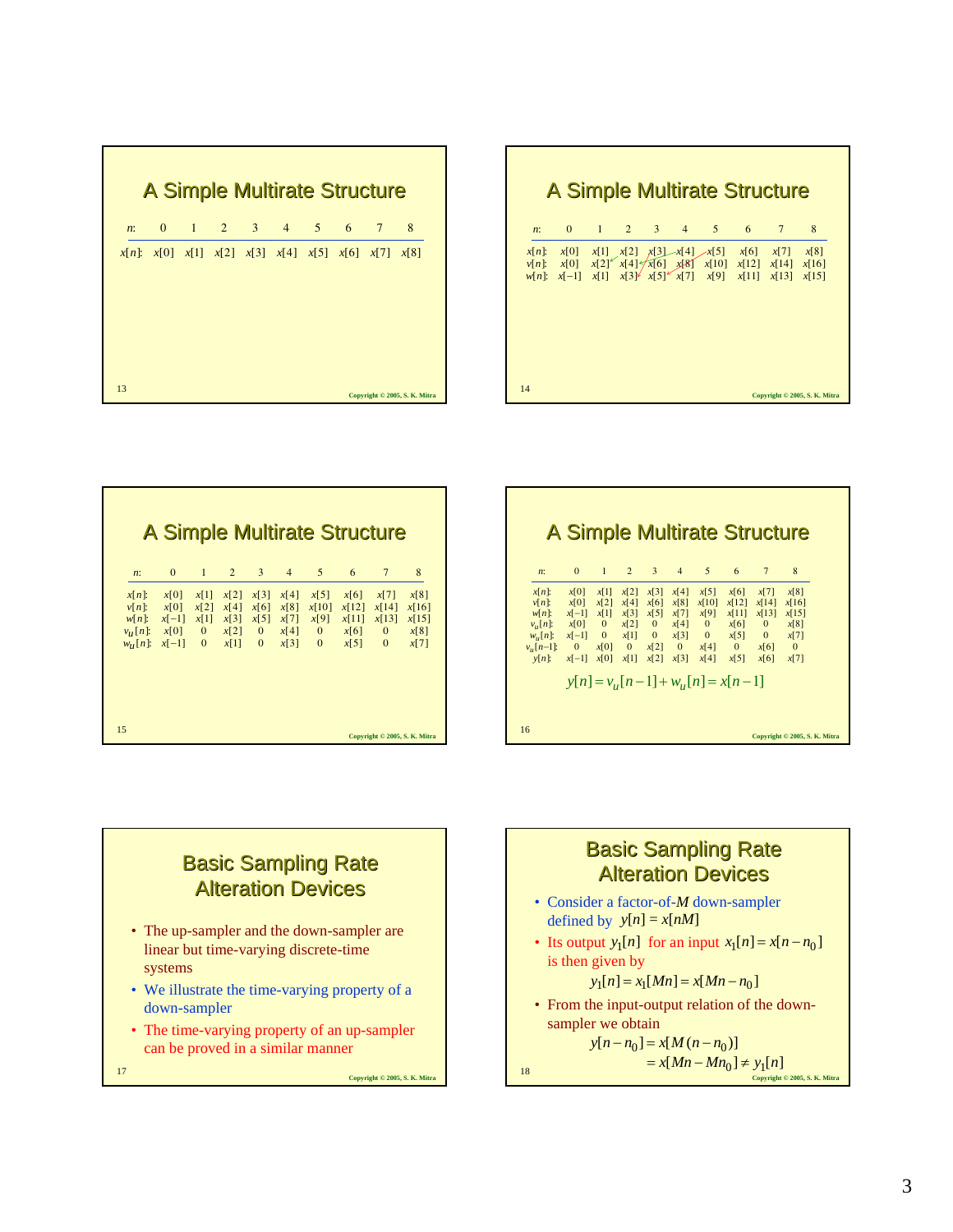









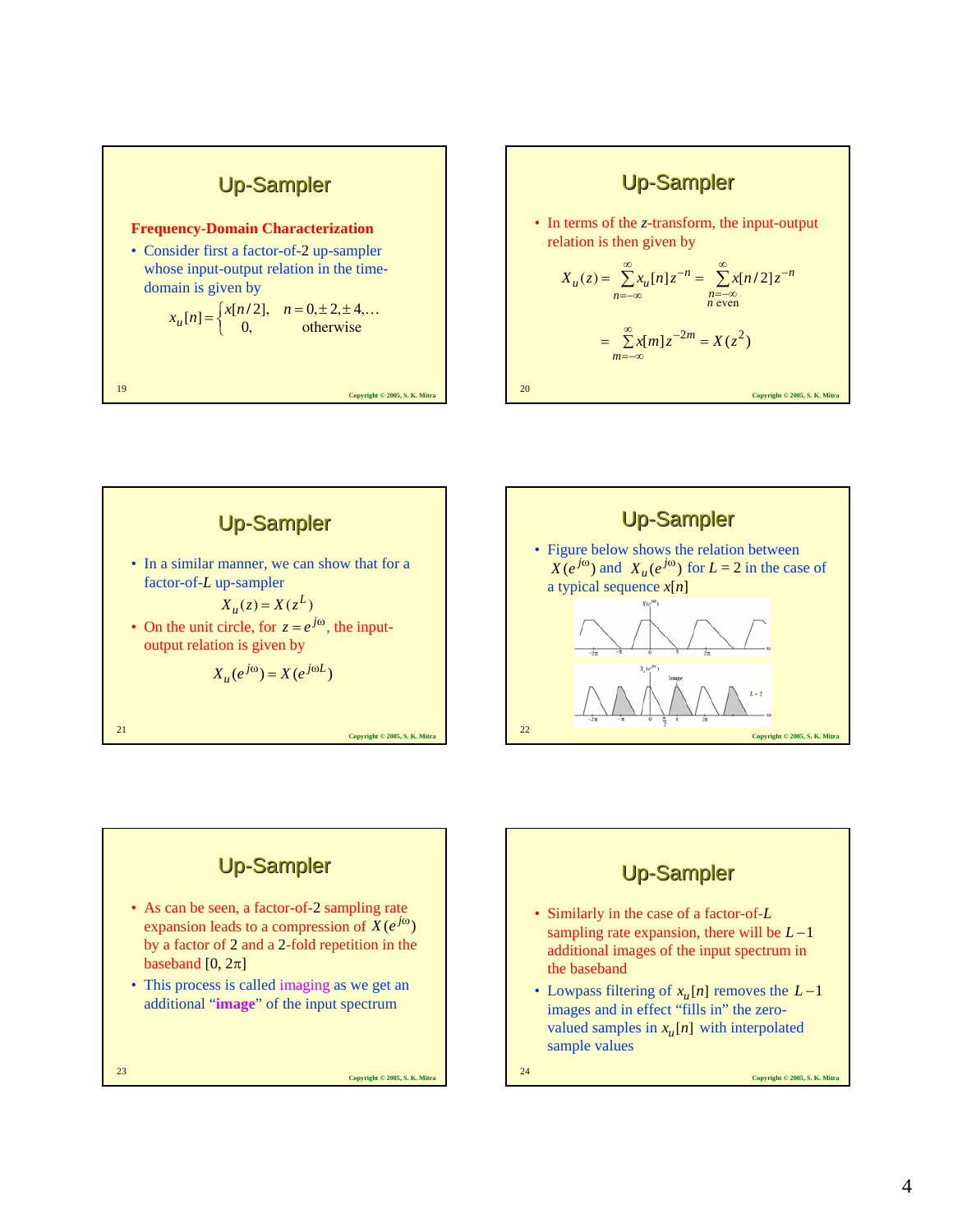









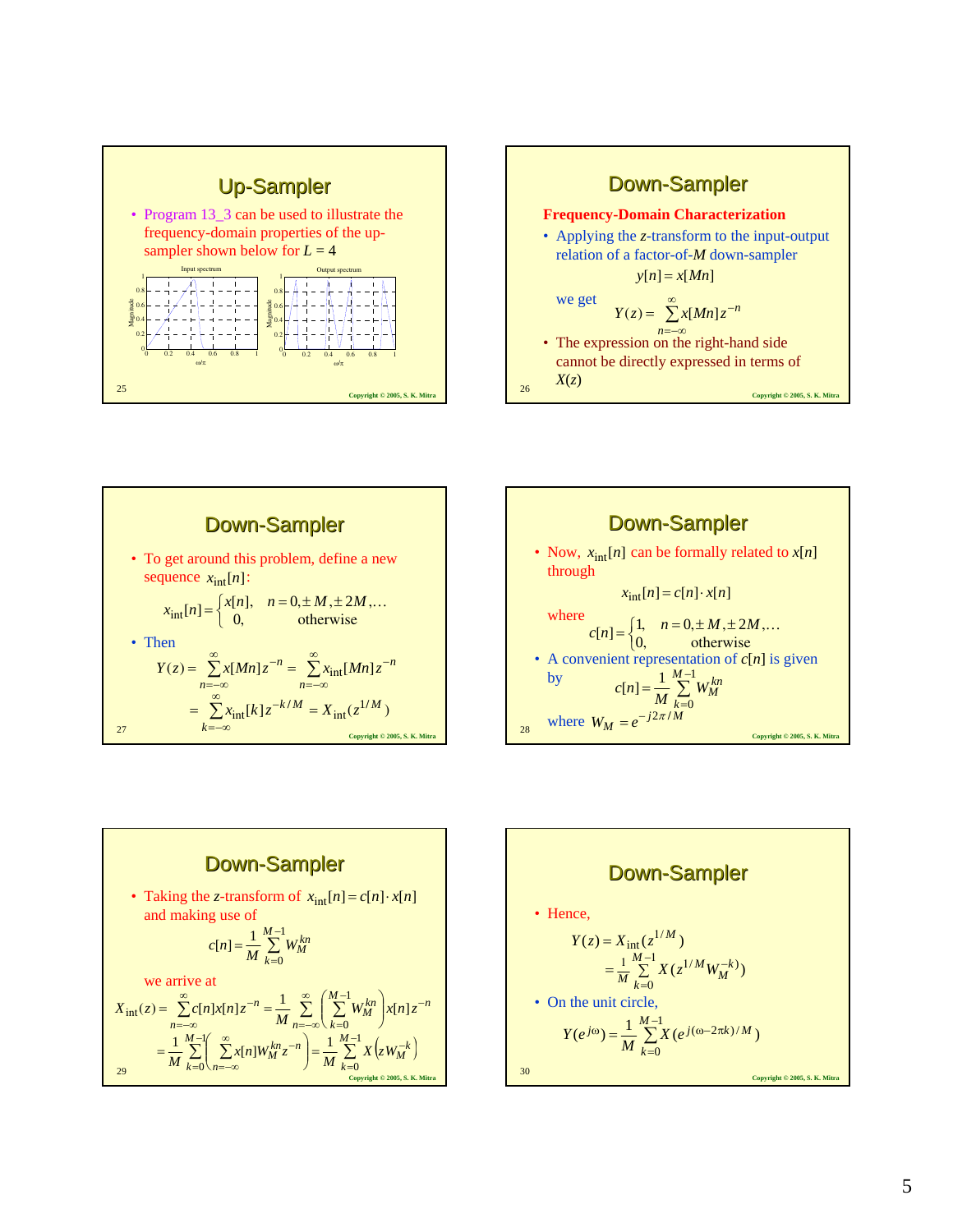









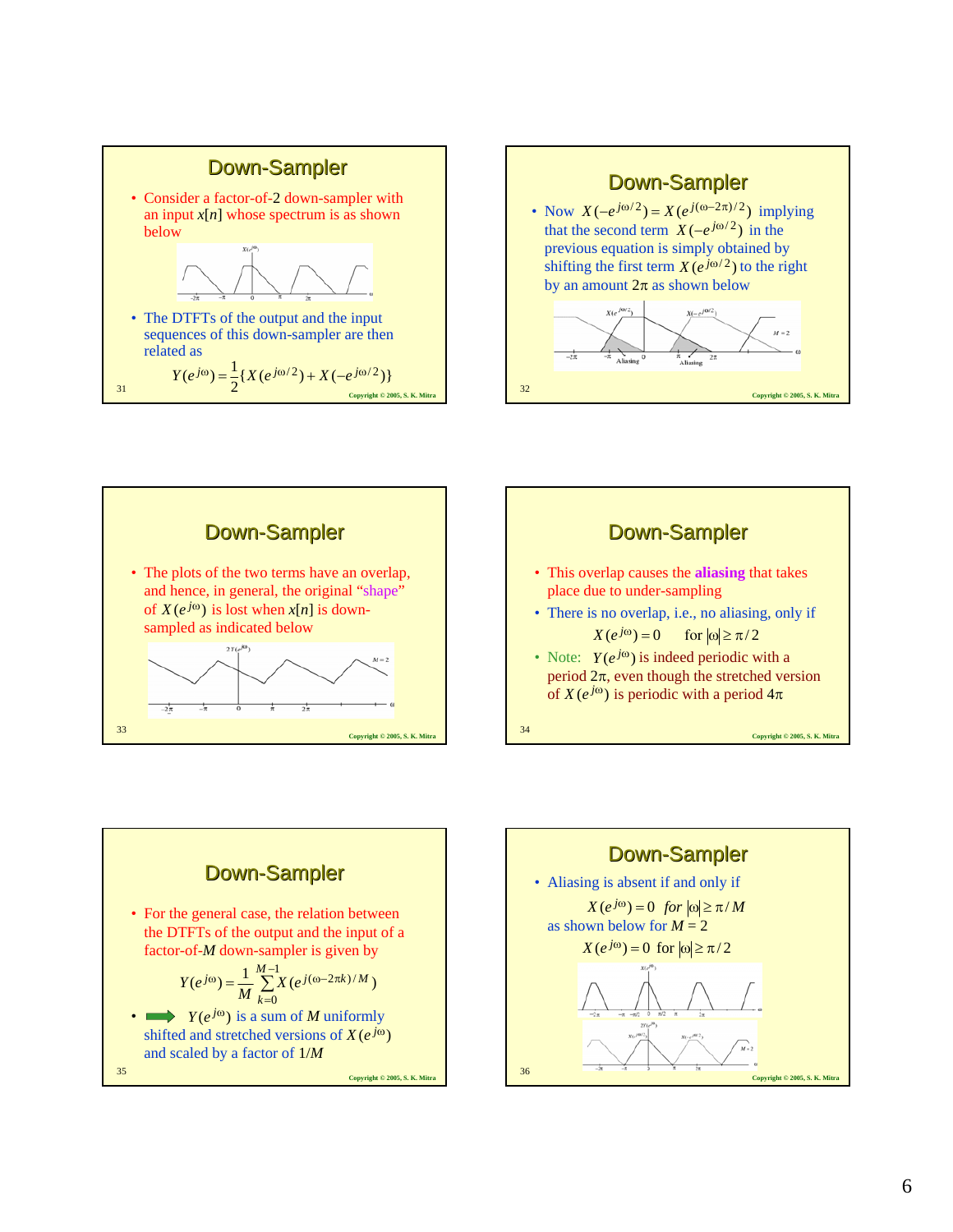





# Up-Sampler and **Down-sampler Cascade**

- Consider the top cascade shown in the previous slide
- Here, we have  $V_1(z) = X(z^L)$ and  $Y_1(z) = \frac{1}{M} \sum_{k=1}^{M-1} V(z^{1/M} W_M^{-k})$

$$
Y_1(z) = \frac{1}{M} \sum_{k=0}^{N} V(z^{1/M} W_M^{-k})
$$

• Combining the last two equations we get

$$
Y_1(z) = \frac{1}{M} \sum_{k=0}^{M-1} X(z^{L/M} W_M^{-kL})
$$

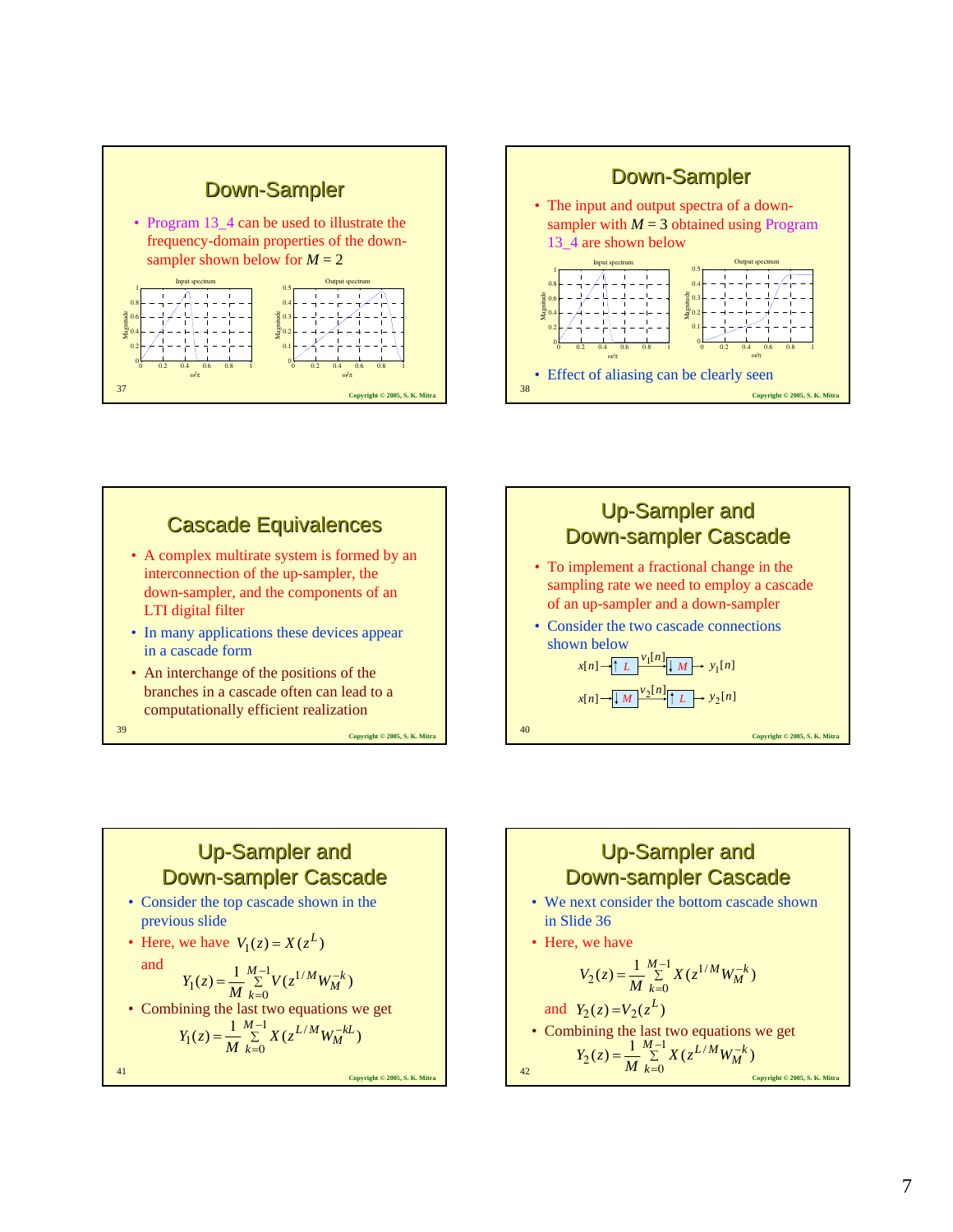



## **Multirate Structures for Sampling Rate Conversion**

- From the sampling theorem it is known that the sampling rate of a critically sampled discrete-time signal with a spectrum occupying the full Nyquist range cannot be reduced any further since such a reduction will introduce aliasing
- Hence, the bandwidth of a critically sampled signal must be reduced by lowpass filtering before its sampling rate is reduced by a down-sampler

**Multirate Structures for Sampling Rate Conversion** 

converter with a rational conversion factor can be realized by cascading an interpolator with a decimator, filters are also needed in the design of such multirate systems

• Since a fractional-rate sampling rate

**Copyright © 2005, S. K. Mitra** <sup>45</sup>

#### **Multirate Structures for Sampling Rate Conversion**

- Likewise, the zero-valued samples introduced by an up-sampler must be interpolated to more appropriate values for an effective sampling rate increase
- We shall show shortly that this interpolation can be achieved simply by digital lowpass filtering

**Copyright © 2005, S. K. Mitra** <sup>46</sup>

# **Copyright © 2005, S. K. Mitra** <sup>48</sup> **Basic Structures** • Since up-sampling by an integer factor *L* causes periodic repetition of the basic spectrum, the basic interpolator structure for integer-valued sampling rate increase consists of an up-sampler followed by a low-pass filter  $H(z)$  with a cutoff at  $\pi/L$ as indicated below:  $x[n]$   $\rightarrow$   $\uparrow$   $L$   $\rightarrow$   $\frac{x_u[n]}{H(z)}$   $\rightarrow$   $y[n]$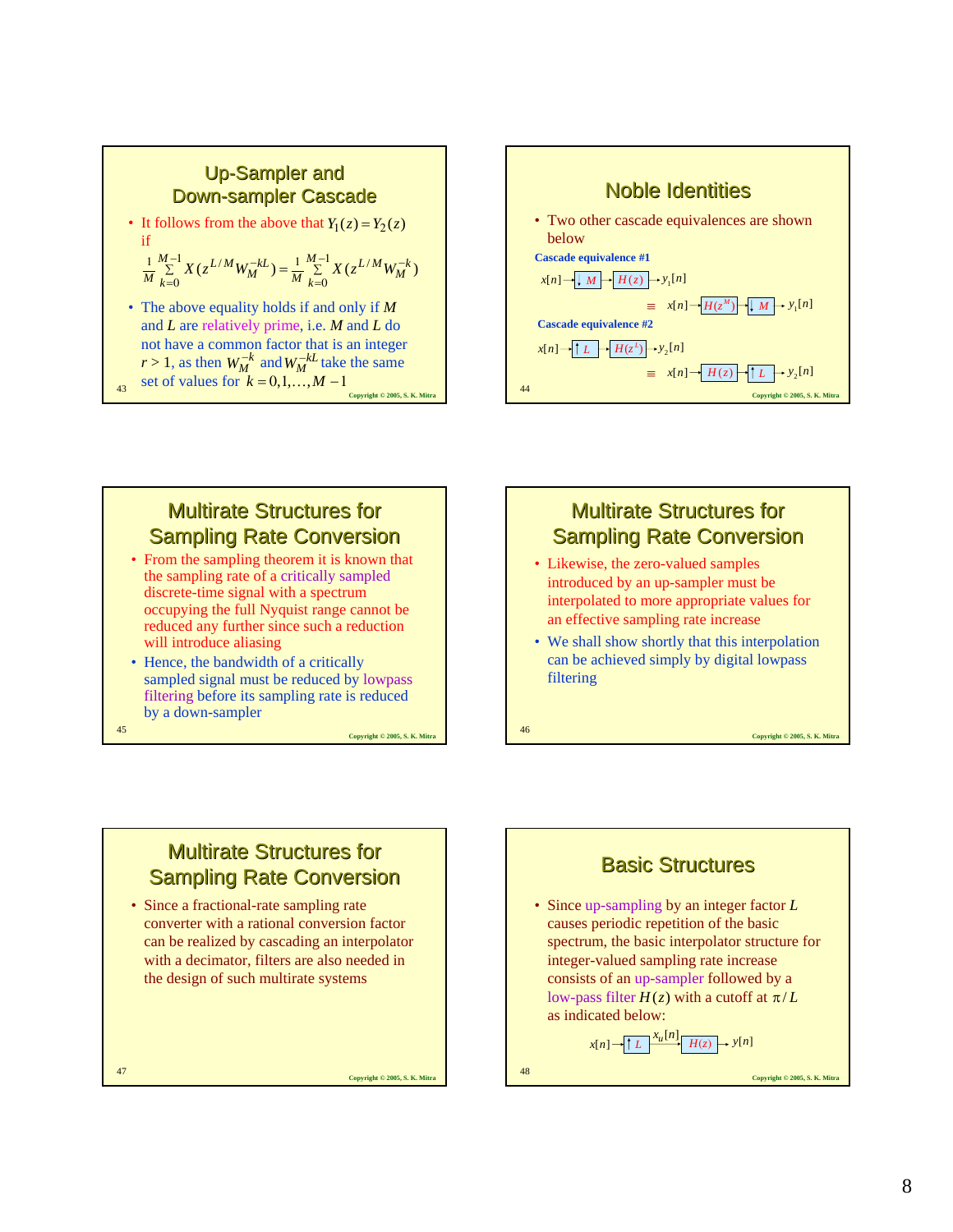#### **Basic Structures**

- The lowpass filter  $H(z)$ , called the interpolation filter, removes the unwanted images in the spectra of the up-sampled signal  $x_u[n]$
- On the other hand, down-sampling by an integer factor *M* may result in aliasing







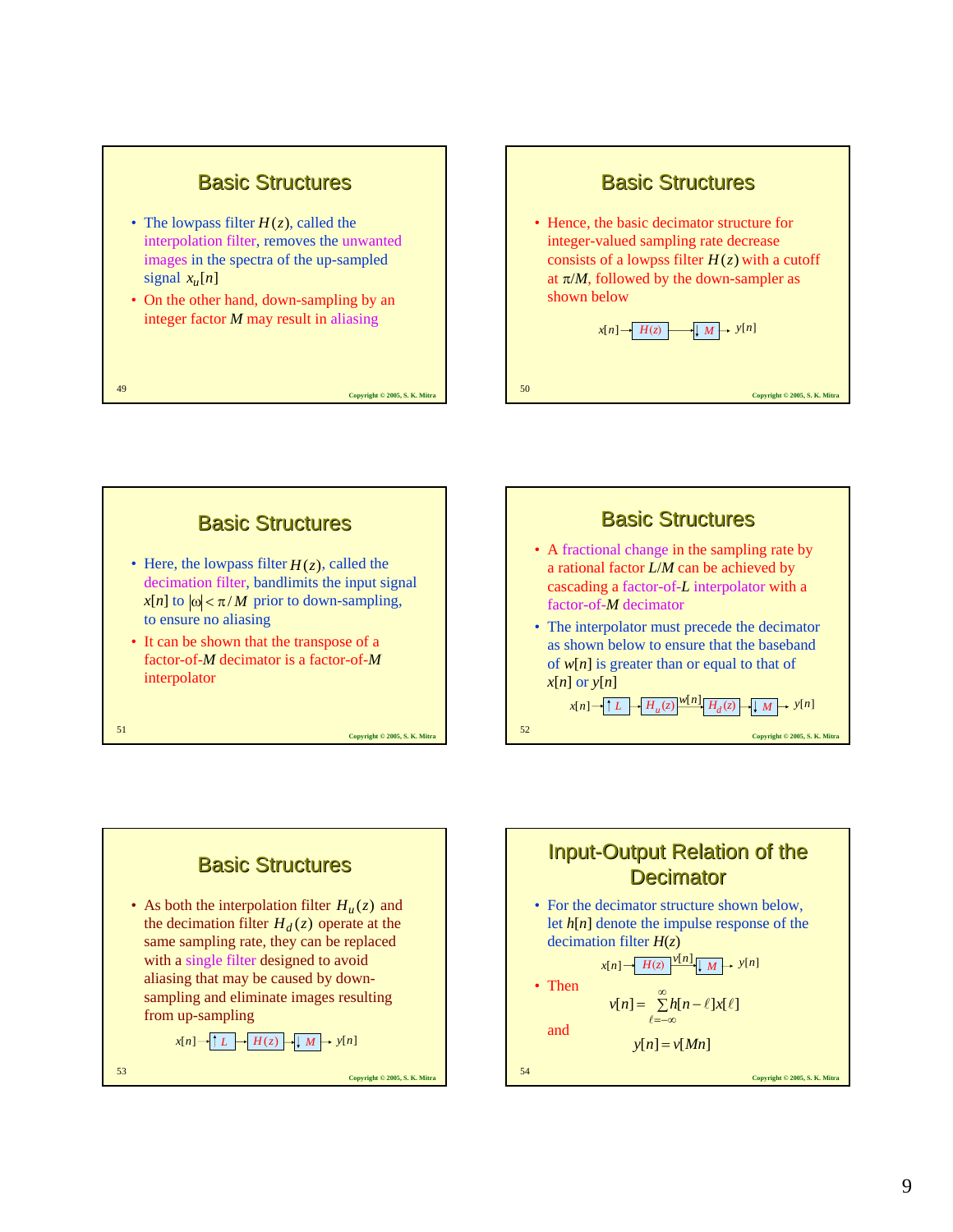Input-Output Relation of the Output Relation of the Decimator Decimator

• Combining the last two equations we arrive at the desired input-output relation of the decimator given by

$$
y[n] = \sum_{\ell=-\infty}^{\infty} h[Mn-\ell]x[\ell]
$$

• In the *z*-domain, the input-output relation of the decimation filter is given by

$$
V(z) = H(z)X(z)
$$

**Copyright © 2005, S. K. Mitra** <sup>55</sup>



$$
Y(z) = \frac{1}{M} \sum_{k=0}^{M-1} V(z^{1/M} W_M^{-k})
$$

• Combining the last two equations we arrive at the input-output relation of the decimator

as  
\n
$$
Y(z) = \frac{1}{M} \sum_{k=0}^{M-1} H(z^{1/M} W_M^{-k}) X(z^{1/M} W_M^{-k})
$$
\n<sub>Copyright</sub> 2005, S. K. Mitr





#### Input-Output Relation of the **Fractional-Rate Converter**

• Here, in the time-domain the input-output relation is given by

$$
y[n] = \sum_{m=-\infty}^{\infty} h[Mn - Lm]x[m]
$$

• In the *z*-domain it is given by

$$
Y(z) = \frac{1}{M} \sum_{k=0}^{M-1} H(z^{1/M} W_M^{-k}) X(z^{L/M} W_M^{-kL})
$$

**Copyright © 2005, S. K. Mitra** <sup>59</sup>



 $\bullet$  where  $T_0$  is the sampling period  $\frac{C_{\text{Oovright }} \otimes 2005, S. \text{K. Mitra}}{C_{\text{Oovright}}}$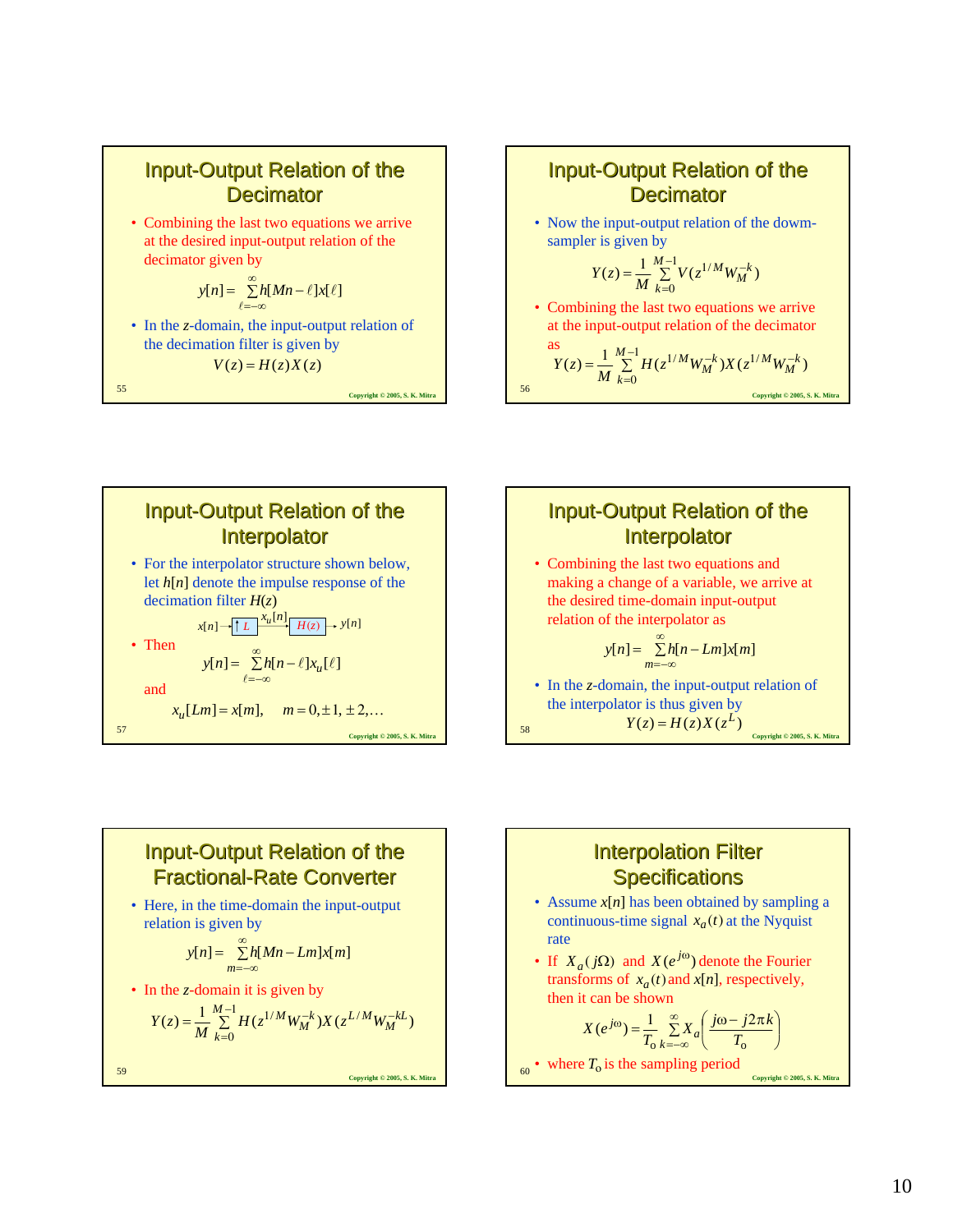









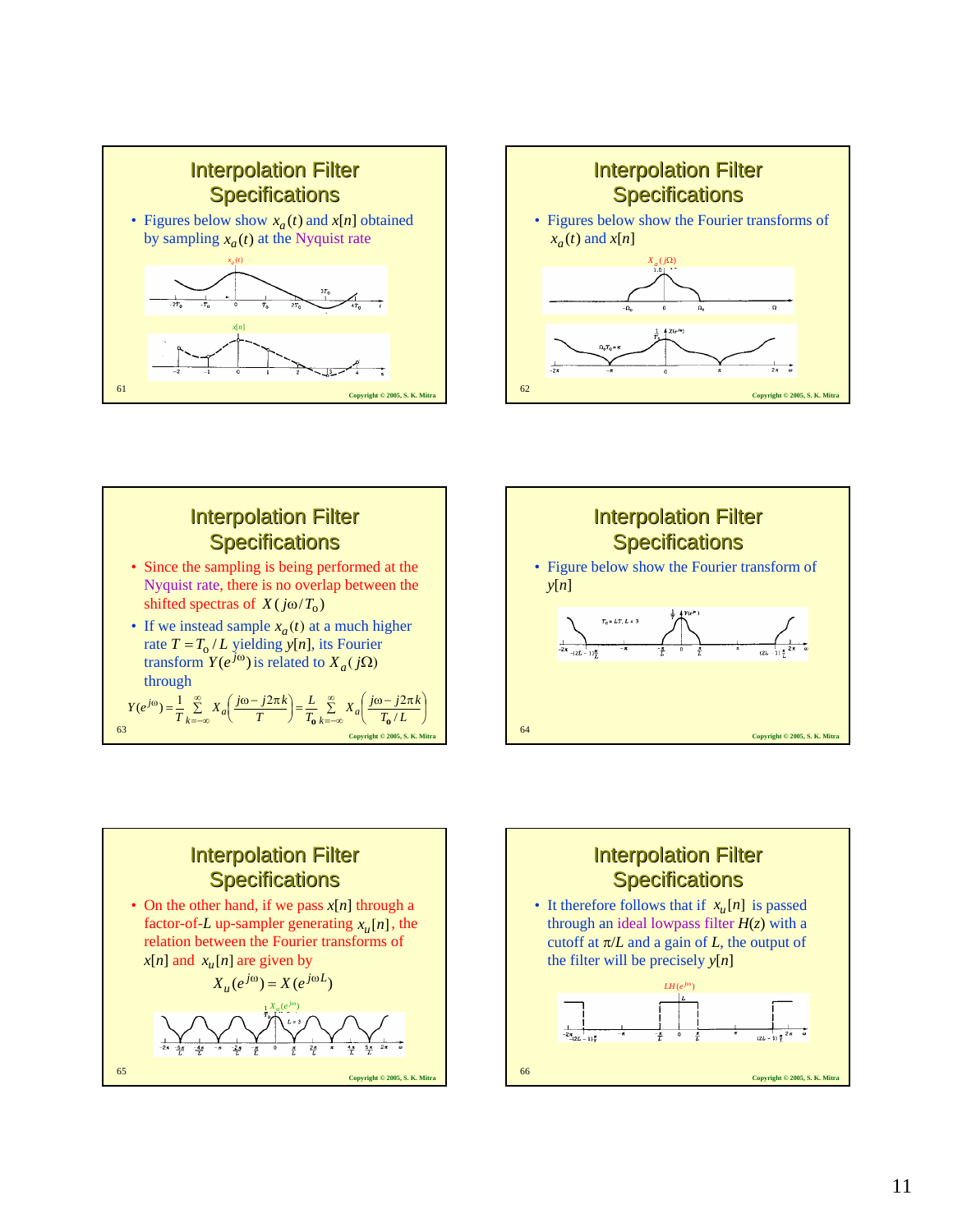#### **Interpolation Filter Specifications**

- In practice, a transition band is provided to ensure the realizability and stability of the lowpass interpolation filter *H*(*z*)
- Hence, the desired lowpass filter should have a stopband edge at  $\omega_s = \pi / L$  and a passband edge  $\omega_p$  close to  $\omega_s$  to reduce the distortion of the spectrum of *x*[*n*]

**Copyright © 2005, S. K. Mitra** <sup>67</sup>

**Interpolation Filter Specifications** • If  $\omega_c$  is the highest frequency that needs to be preserved in  $x[n]$ , then

by

• Summarizing the specifications of the lowpass interpolation filter are thus given  $\omega_p = \omega_c / L$ 

$$
\left| H(e^{j\omega}) \right| = \begin{cases} L, & |\omega| \le \omega_c / L \\ 0, & \pi / L \le |\omega| \le \pi \end{cases}
$$

**Copyright © 2005, S. K. Mitra** <sup>68</sup>

**Copyright © 2005, S. K. Mitra** <sup>69</sup> **Decimation Filter Specifications** • In a similar manner, we can develop the specifications for the lowpass decimation filter that are given by  $\left\{ \begin{matrix} 1 \\ 1 \\ 1 \end{matrix} \right\}$  $H(e^{j\omega}) = \begin{cases} 1, & |\omega| \le \omega_c / M \\ 0, & \pi / M \le |\omega| \le \pi \end{cases}$ 





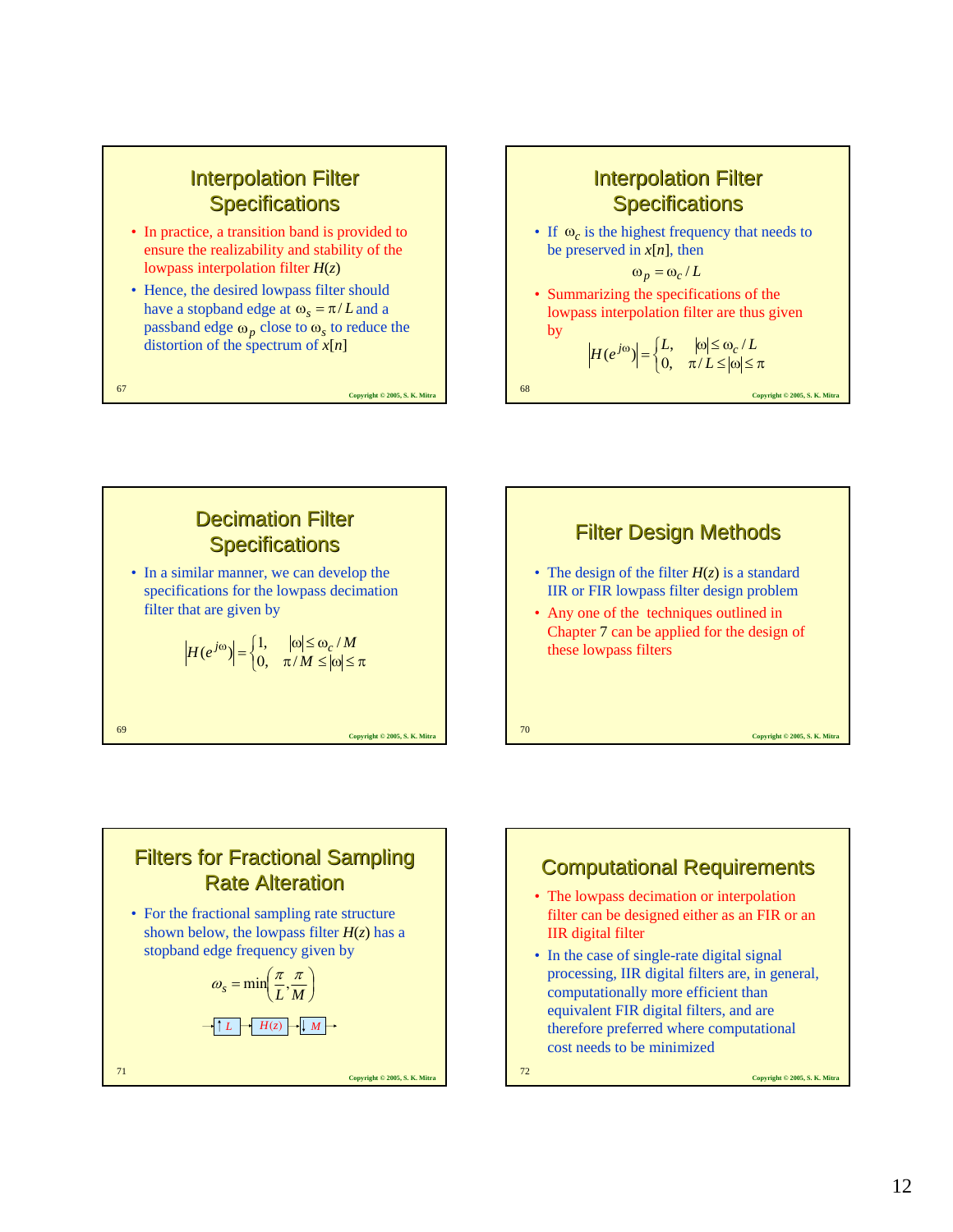









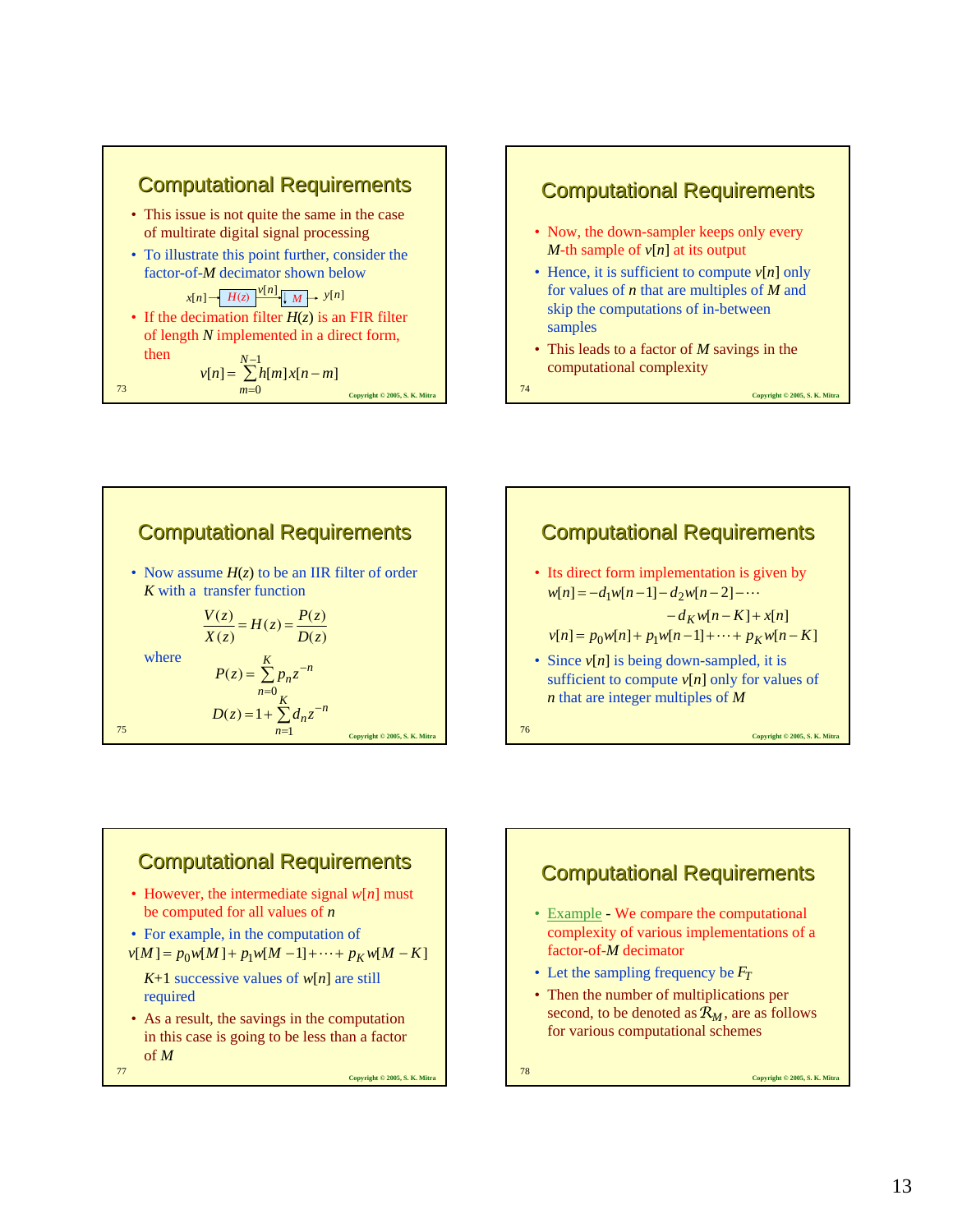

#### **Computational Requirements**

- In the FIR case, savings in computations is by a factor of *M*
- In the IIR case, savings in computations is by a factor of  $M(2K+1)/[(M+1)K+1]$ , which is not significant for large *K*
- For  $M = 10$  and  $K = 9$ , the savings is only by a factor of 1.9
- There are certain cases where the IIR filter can be computationally more efficient



#### **Sampling Rate Alteration** Using MATLAB

- The function decimate can be employed to reduce the sampling rate of an input signal vector x by an integer factor M to generate the output signal vector y
- The decimation of a sequence by a factor of *M* can be obtained using Program 10\_5 which employs the function decimate

**Copyright © 2005, S. K. Mitra** <sup>82</sup>



# **Sampling Rate Alteration** Using MATLAB

- The function interp can be employed to increase the sampling rate of an input signal x by an integer factor L generating the output vector y
- The lowpass filter designed by the M-file is a symmetric FIR filter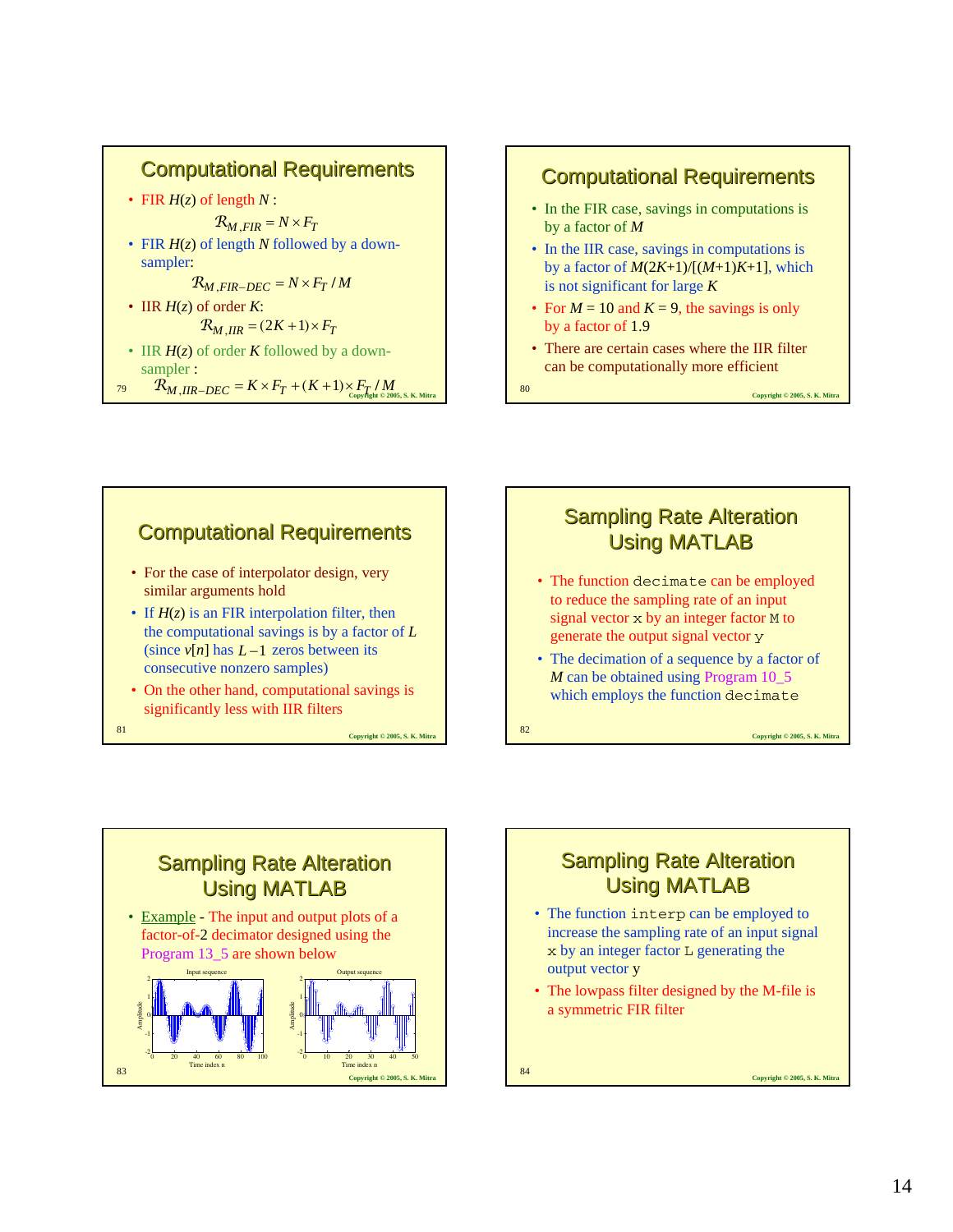#### **Sampling Rate Alteration** Using MATLAB

- The filter allows the original input samples to appear as is in the output and finds the missing samples by minimizing the meansquare errors between these samples and their ideal values
- **Copyright © 2005, S. K. Mitra** <sup>85</sup> • The interpolation of a sequence x by a factor of L can be obtained using the Program 13\_6 which employs the function interp
	-



## **Sampling Rate Alteration** Using MATLAB

- The function resample can be employed to increase the sampling rate of an input vector x by a ratio of two positive integers, L/M, generating an output vector y
- The M-file employs a lowpass FIR filter designed using fir1 with a Kaiser window
- The fractional interpolation of a sequence can be obtained using Program 13\_7 which employs the function resample

**Copyright © 2005, S. K. Mitr** $\text{Copyright}$  **© 2005, S. K. Mitr** 



#### **Multistage Design of** Decimator and Interpolator • The interpolator and the decimator can also

- be designed in more than one stages
- For example if the interpolation factor *L* can be expressed as a product of two integers, *L*1 and  $L_2$ , then the factor-of- $L$  interpolator can be realized in two stages as shown below

```
Copyright © 2005, S. K. Mitra 89
x[n] \rightarrow \uparrow L_1 \rightarrow H_1(z) \rightarrow \uparrow L_2 \rightarrow H_2(z) \rightarrow y[n]
```
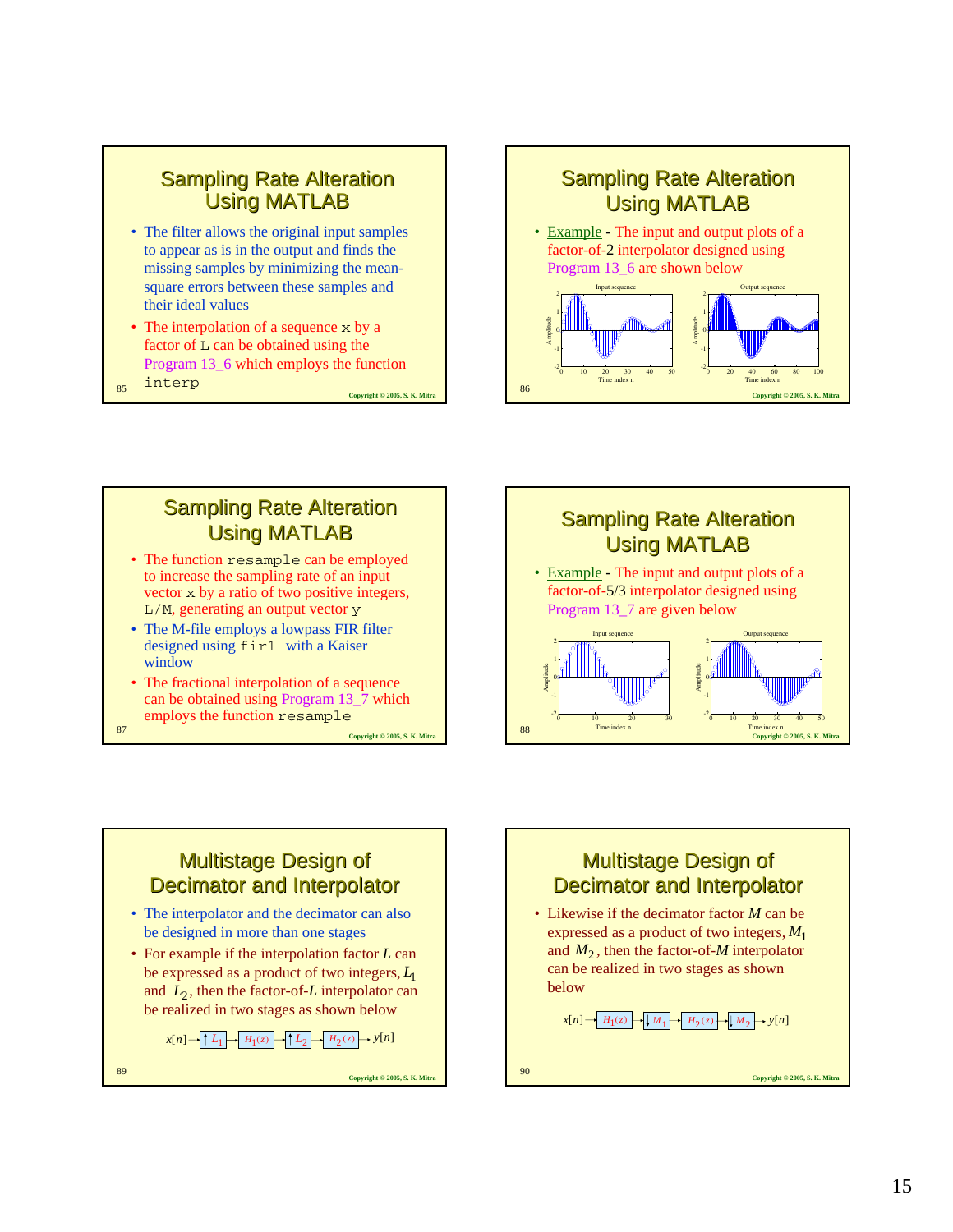

- Of course, the design can involve more than two stages, depending on the number of factors used to express *L* and *M*, respectively
- In general, the computational efficiency is improved significantly by designing the sampling rate alteration system as a cascade of several stages
- We consider the use of FIR filters here

**Copyright © 2005, S. K. Mitra** <sup>91</sup>



- Example Consider the design of a decimator for reducing the sampling rate of a signal from 12 kHz to 400 Hz
- The desired down-sampling factor is therefore  $M = 30$  as shown below

$$
H(z)
$$
  
12 kHz  
12 kHz  
400 Hz

**Copyright © 2005, S. K. Mitra** <sup>92</sup>





#### **Multistage Design of** Decimator and Interpolator

- The M-file kaiord determines the filter order using Kaiser's formula
- Using kaiord we obtain  $N = 1808$
- Therefore, the number of multiplications per second in the single-stage implementation of the factor-of-30 decimator is

$$
R_{M,H} = 1809 \times \frac{12,000}{30} = 723,600
$$

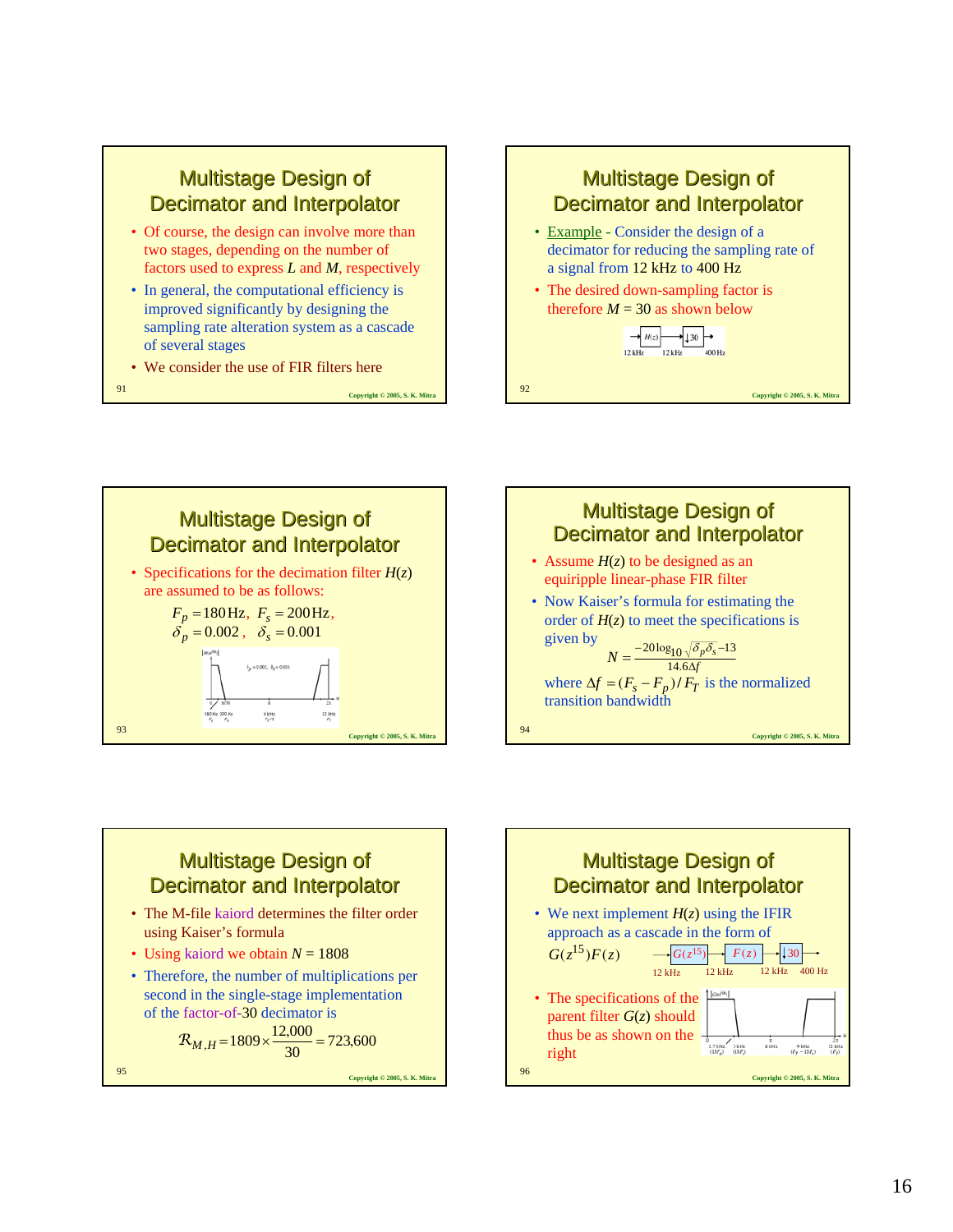

# Multistage Design of Multistage Design of Decimator and Interpolator

- Note: The desired response of *F*(*z*) has a wider transition band as it takes into account the spectral gaps between the passbands of  $G(z^{15})$
- Because of the cascade connection, the overall ripple of the cascade in dB is given by the sum of the passband ripples of *F*(*z*) and  $G(z^{15})$  in dB

**Copyright © 2005, S. K. Mitr** 

#### **Multistage Design of** Decimator and Interpolator • This can be compensated for by designing *F*(*z*) and *G*(*z*) to have a passband ripple of  $\delta_p = 0.001$  each • On the other hand, the cascade of *F*(*z*) and  $G(z^{15})$  has a stopband at least as good as  $F(z)$  or  $G(z^{15})$ , individually • So we can choose  $\delta_s = 0.001$  for both filters



# **Multistage Design of** Decimator and Interpolator

- The length of  $H(z)$  for a direct implementation is 1809
- The length of cascade implementation  $G(z^{15})F(z)$  is  $92+15\times 129+1=2028$
- $\implies$  The length of the cascade structure is higher

**Copyright © 2005, S. K. Mitra** <sup>101</sup>